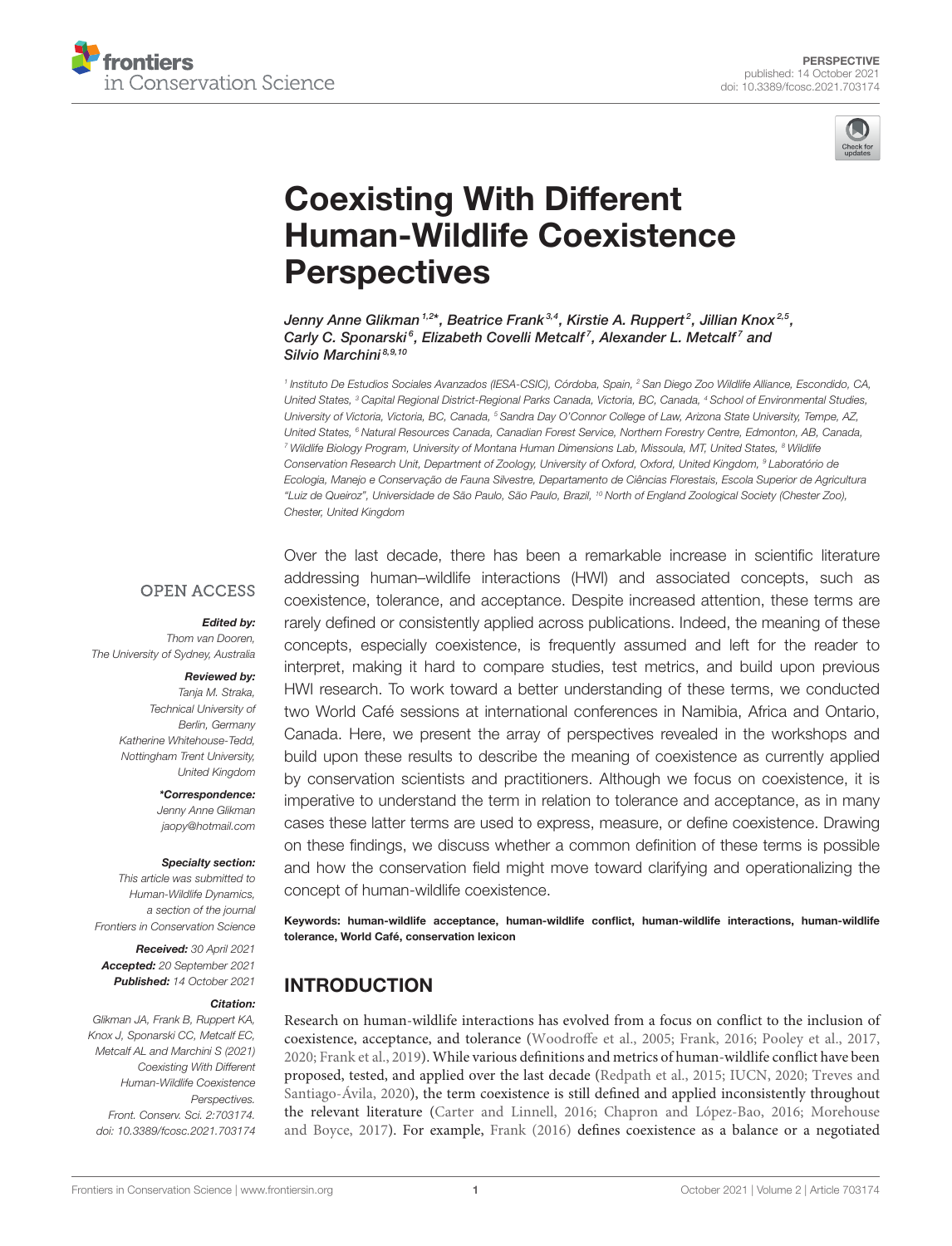compromise between humans and wildlife on how to exist together; [Chapron and López-Bao \(2016\)](#page-4-4) use an ecological community perspective where coexistence happens when species have different ecological niches and moderately compete for resources. The latter definition sees humans as super predators and questions whether humans can become less competitive and differentiate their niche to avoid conflict with species with overlapping needs. Further, recent scientific literature reviews show that focusing on the term coexistence alone is likely insufficient (e.g., [Brenner and Metcalf, 2020;](#page-4-5) [Knox et al., 2021\)](#page-4-6). Thus, researchers may ascribe different meanings to coexistence, tolerance, and acceptance based on their worldviews and sociocultural, political, and economic contexts. It is imperative to understand the relationship between coexistence, tolerance, and acceptance as they are often used interchangeably, without clear definition, or to define one another [\(Bruskotter and Wilson, 2014;](#page-4-7) [Kansky et al., 2016\)](#page-4-8). This lack of shared understanding makes it difficult to compare case studies, test metrics, and build on previous research to create innovative and equitable solutions that enable humans and wildlife to share the same landscape.

To work toward a better understanding of what coexistence means, and its relationship with tolerance and acceptance, we ran two World Café sessions at international conferences; one in Namibia, Africa, at the "Pathways: Human Dimensions of Wildlife (Pathways)" conference in January 2018, and another in Ontario, Canada, at the "North American Congress for Conservation Biology (NACCB)" in July 2018. The World Café method is an engagement process that recreates an informal cafe-table setting where four or five participants discuss an issue in rounds of conversations. The facilitators (KR at Pathways and JG at NACCB) organized three progressive conversation rounds of approximately 20–30 min each and instructed participants about their tasks. Each table had markers and poster-sized paper, which allowed participants to doddle, draw, and visually record the collective knowledge created through their conversations [\(The World Café, 2015\)](#page-5-6). Ethical review and approval was obtained through the Institutional Review Board (IRB# 03849e) of Miami University, Ohio, before the world cafés and informed consent was requested verbally from participants during the sessions.

During the first round of discussions, we asked participants (i) whether these three terms were synonyms, and if not, how they relate to one another (e.g., one containing the other, the three situated along a continuum), and (ii) how these concepts could be defined. In a second round, we asked participants what conservation success looks like in terms of coexistence, tolerance, and acceptance. In the final round, we asked participants to describe the most important factors that comprise coexistence, acceptance, and tolerance with a view toward operationalizing the terms.

In this article, we present the array of perspectives shared by participants and build upon these results toward a more grounded understanding of coexistence, as applied by conservation scientists and practitioners. Drawing on these findings, we discuss what factors could help clarify and operationalize the concept of human-wildlife coexistence.

# RESULTS

A total of 56 participants attended the two World Café sessions (20 in Namibia, and 36 in Ontario). As it was out the scope of the Word Café, and therefore of this perspective, we did not record participants' nationalities or backgrounds; however, we can state that a majority of the participants were academics (i.e., professors and graduate students) and/or practitioners who work mainly in Africa (Pathways conference) or worldwide (NACCB conference). In line with the conferences' themes, focus, Pathways participants predominately had social science backgrounds, whereas NACCB participants had natural science and socio-ecological backgrounds.

#### Are Coexistence, Tolerance, and Acceptance Synonyms? If Not, Then How Do They Relate to Each Other? How Should Each of Them Be Defined?

Participants perceived that although tolerance and acceptance were closer to each other than to coexistence, there was a high degree of similarity among all three terms. There was no consensus on how these concepts should be organized in relation to one another, though many participants positioned coexistence as connoting a more positive situation than tolerance and acceptance (**[Figure 1A](#page-2-0)**). Compared to the other terms, tolerance was described as a more passive state with the implication of burden—a state of agreeing to disagree. Ability to influence decision-making processes was often seen as a factor affecting the level of tolerance; lack of power was described as leading to lower tolerance. Acceptance, in contrast, was described as a state in which the value of a species was recognized, yet there was no active promotion of human-wildlife coexistence—once again suggesting a more passive state than that of coexistence. The concepts of tolerance and acceptance were sometimes perceived as leading to coexistence (**[Figure 1A](#page-2-0)**) and by some participants as at the same level of valence (**[Figure 1B](#page-2-0)**).

Several prominent ideas emerged regarding definitions of the three concepts. Participants emphasized that although universal definitions could facilitate comparisons and evidence compilation, agreement on such definitions is likely impractical. Conservation programs operate within complex systems, so terminology must be adaptable to different contexts. For example, multiple participants described coexistence as a dynamic state composed of multiple dimensions, including spatial, temporal, social, and institutional facets. They also noted that coexistence often implies interactions between social and ecological elements of a system. In general, participants expressed that coexistence would not be bound with an endpoint, but rather, underpin harmony over time.

## What Does Conservation Success for Human-Wildlife Interactions Look Like? What Do we Ultimately Want to Achieve in Conservation: Coexistence, Tolerance, or Acceptance?

Similar to the discussion around standard universal definitions, conservation success was seen by many as context-dependent.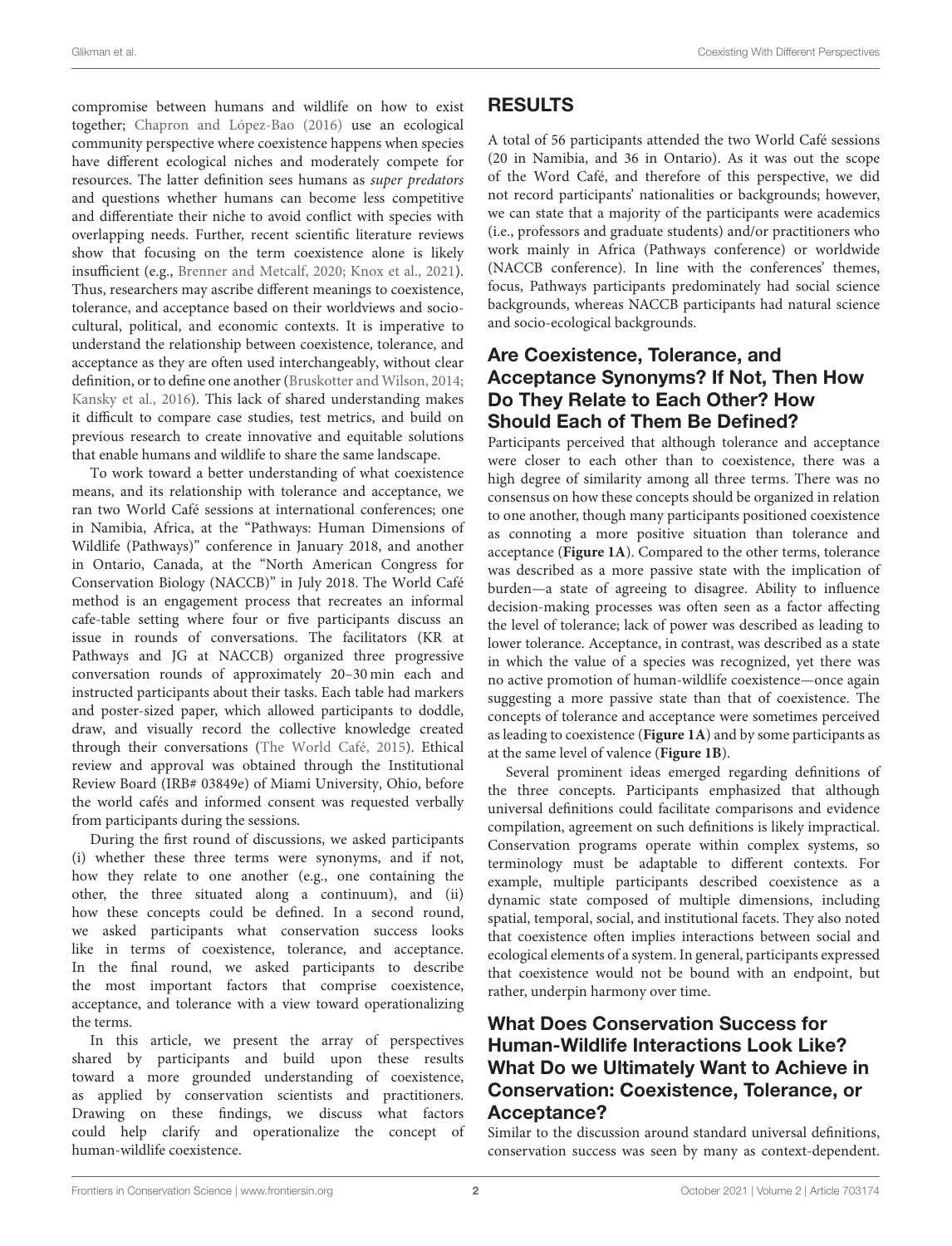

<span id="page-2-0"></span>When coexistence is the end-goal, participants identified significant aspects of successful conservation, including a balance between the costs and the benefits associated with wildlife, reduced levels of conflict and negative interactions between humans and wildlife, and human behavioral changes that decrease pressure on wildlife populations. In addition to these outcome-based metrics, processes that influence success were also listed, such as productive collaboration, inclusivity, respect, and balanced power relations in conservation programs. Participants expressed differing perspectives on whether success can be labelled as coexistence, although multiple participants described coexistence as a better outcome than thresholds associated with tolerance and acceptance.

Mirroring the first round, some participants emphasized the need for flexibility—in particular, the ability to adapt definitions of success relative to coexistence, so terms reflect social outcomes (e.g., human well-being), ecological outcomes (e.g., population persistence), and resilience at relevant scales.

### What Factors Are Most Important to Measure Coexistence, Tolerance, and Acceptance?

Reflecting the complexity of the three terms, participants stressed that both quantitative and qualitative measurement are valuable. Participants that conceptualized tolerance as a threshold offered behavior-based measures like the number of retaliatory killings of wildlife. Other measurable factors were attitudes, agreement regarding wildlife management strategies, and perceptions of wildlife-related costs and benefits. Participants suggested that acceptance and tolerance might be best measured at the individual level, but also may form a threshold of social carrying capacity at the collective level. Coexistence, in contrast, spans populations, ecosystems, and landscapes. Having a multiscale nature, coexistence necessitates a composite measure that captures the overlap in scales of social and ecological dimensions.

In addition, the participants identified the following relative factors of coexistence, or characteristics of the state of coexistence in some contexts: (i) benefits of existing together are equal to or outweigh the costs for both sides; (ii) negative interactions between two groups is non-existent, low, or tolerable; (iii) tolerance is high; (iv) acceptance is high; (v) neither humans or wildlife species are substantially negatively impacting the other; (vi) species are thriving; (vii) attitudes toward the species are positive or at least neutral; (viii) the state may be unstable. Coexistence is a state to strive for with clear metrics to guide goal attainment/success.

#### **DISCUSSION**

Participants found it challenging to define tolerance, acceptance, and coexistence. Instead, they supported more fluid definitions of the terms based on the contextual dimensions associated with each (i.e., spatial, temporal, social, and institutional) and the conservation issue at hand. However, despite hesitancy to strictly define these terms, many participants felt it was important to identify indicators and metrics for tolerance and acceptance, as they are not perceived as synonymous (e.g., Bruskotter and Wilson, [2014;](#page-4-7) [Lute and Carter, 2020\)](#page-5-7). Tolerance can be understood as having both negative and positive connotations. Specifically, it can be viewed as a virtue in that people wish to be considered tolerant. Yet being tolerant might not mean that a person prefers to assent to a specific situation; people might tolerate a situation just because they have no other option. This is similar to how [Kansky et al. \(2021\)](#page-4-9) define tolerance: "the ability of an individual to absorb the potential or actual costs of living with wildlife" [\(Kansky et al., 2021,](#page-4-9) p. 604). Tolerance was seen as a lower bar than acceptance and coexistence. Acceptance was perceived as unassociated with whether people held a specific opinion or were impacted by conflict.

Coexistence was perceived as an overarching concept and participants advocated for context-specific definitions crafted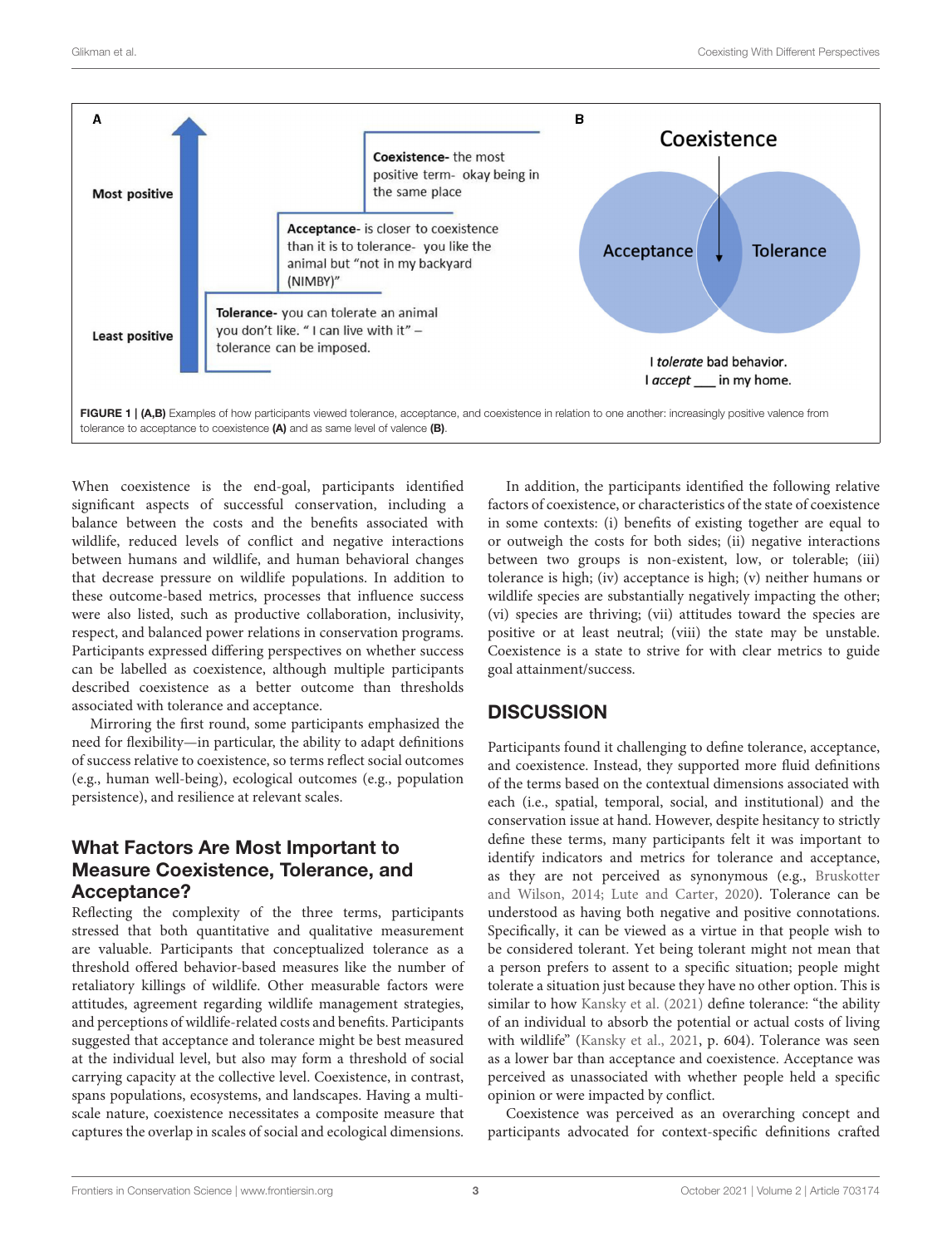by the local stakeholders. Overall, participants' descriptions of coexistence had commonalities despite the variation in conservation context. For example, participants felt that for coexistence to occur, the species and humans must be living in/sharing the same landscape, at the same time, which is supported by some authors [\(Carter and Linnell, 2016;](#page-4-3) Crespin and Simonetti, [2019\)](#page-4-10), but not others [\(Treves and Santiago-Ávila,](#page-5-4) [2020\)](#page-5-4). Participants added another characteristic to coexistence: that neither species is inhibiting the survival or sustained existence of the other species, which distinguishes coexistence from co-occurrence [\(Morehouse and Boyce, 2017;](#page-5-5) [Lamb et al.,](#page-5-8) [2020\)](#page-5-8). What we found even more unique in the participants' perspectives was the scaled nature of the three terms: tolerance begets acceptance, begets coexistence (**[Figure 1A](#page-2-0)**). This point has been debated in the literature, some indicating that for coexistence to occur, attempts should be made to increase acceptance [\(Lute and Carter, 2020\)](#page-5-7) over tolerance (van Eeden et al., [2021\)](#page-5-9). As [Glikman et al. \(2019\)](#page-4-11) and [König et al.](#page-4-12) [\(2020\)](#page-4-12) suggest, we stress that coexistence is a dynamic process. Furthermore, a dynamic state of coexistence parallels the panarchy framework for understanding resilience in socialecological systems across scales [\(Holling, 2001\)](#page-4-13), a perspective that embraces system dynamism through cycles of growth, conservation, release, and reorganization.

Consistent with some literature [\(Glikman et al., 2019;](#page-4-11) Knox et al., [2021\)](#page-4-6), participants did not perceive a strong necessity to have strict definitions for the three terms. Yet, there was agreement and recommendations that these terms should be defined by the specific conservation groups working on a particular issue or conservation program (i.e., government organizations, conservation organizations). We agree that defining these terms is paramount when coexistence, tolerance, and/or acceptance are adopted as objectives of a project, with indicators and specific metrics used to guide measures of success. As previously discussed, the way we define coexistence matters [\(Glikman et al., 2019\)](#page-4-11). The definitions we use help us understand and frame which measures, approaches, and innovations conservationists implement to promote coexistence. For example, if coexistence is defined as human and wildlife peacefully sharing landscapes, we may strive to minimize humanwildlife interactions, as avoidance of negative interaction may help maintain peace. This scenario is exemplified by cases that involve damage reduction like bear-proofing measures to reduce access to residential garbage [\(Johnson et al., 2018\)](#page-4-14). If instead we strive for a concept of human-wildlife coexistence that entails species recovery and expansion, avoidance may not be enough and success may be reached when local communities become stewards of a species, as exemplified by Lion Guardians (Hazzah et al., [2019\)](#page-4-15). We realize that the state of coexistence, like humanwildlife relationships, may be fragile and ever shifting (Yurco et al., [2017;](#page-5-10) [Frank and Glikman, 2019\)](#page-4-16). Whatever the details, agreeing on a definition of coexistence ahead of time can help focus efforts on the outcomes most valued by stakeholders and indicate when success is reached and/or when a definition needs to be re-assessed and adapted to a newly desired humanwildlife condition.

### Seeds to Operationalize Terms

It is evident from both workshops that stakeholders should define tolerance, acceptance, and coexistence to fit their conservation contexts. This presents a challenge on how to define and measure these items across studies. The perspectives expressed in the workshops support building on a measure of tolerance for wildlife, such as that proposed by [Brenner and Metcalf \(2020\)](#page-4-5). Specifically, further work should focus on better understanding human behavioral and attitudinal attributes toward wildlife or its behavior. Further, the workshops' results indicate that acceptance and tolerance are different and the terms should not be used as synonyms (e.g., [Bruskotter et al., 2015;](#page-4-17) Slagle and Bruskotter, [2019\)](#page-5-11), nor to define one another (e.g., Lischka et al., [2019\)](#page-5-12). Acceptance was described as a step above tolerance, begetting coexistence, and involving recognition of the value of a species (**[Figure 1A](#page-2-0)**). As such, potential future studies should focus on the plurality of values toward wildlife to identify attributes of acceptance. While tolerance and acceptance were generally conceptualized at the individual-level, coexistence was frequently viewed from a systems perspective, referring to a socioecological state comprised of interactions between social and ecological components. Coexistence can be humanto-animal but also human-to-human. As suggested by Pooley et al. [\(2020\)](#page-5-2), coexistence requires a careful approach where researchers "listen carefully to and learn from others" (Pooley et al., [2020,](#page-5-2) page 06). Then, operationalizing these terms can be done a priori using closed ended questions or a posteriori using open ended questions. Closed ended or Likertstyle scale questions require consideration and definition of different components of tolerance, acceptance, and coexistence. Open-ended questions allow stakeholders to define these terms for their specific context. For example, questions to define acceptance can be worded as follows: (i) who is impacted the most by the consequences of human-wildlife issues? and (ii) should you consider people as accepting a consequence if they have no interest or stake in the conflict about wildlife?

# **CONCLUSIONS**

It is clear from the two workshops that participants have different perspectives on how to define tolerance, acceptance, and coexistence. The authors of this paper respect this output and believe that we can coexist with this diversity of ideas and continue to work toward deepening our understanding of the concepts.

Regardless of definition, there does appear to be a commonly recognized hierarchy from tolerance to acceptance to coexistence. Furthermore, there is some consensus about the level at which the concepts are defined and operationalized: tolerance and acceptance describe individual attitudes and behaviors, and coexistence is more broadly nested in the socialecological landscape. Future research should continue to explore the relationships between these concepts and at which scale they are applied.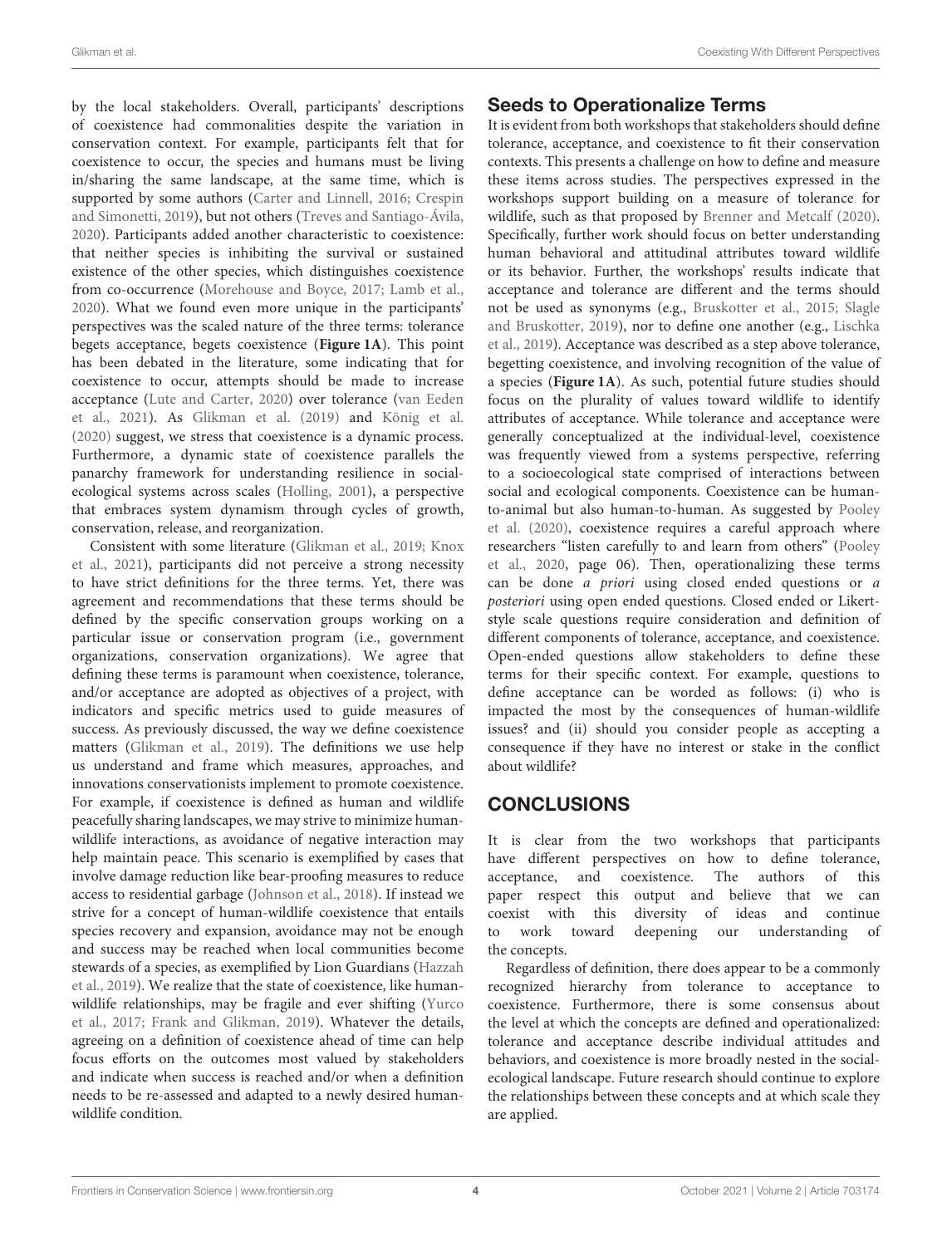Given the complexity and variability of perspectives about coexistence, we recommend that researchers, managers and decisions-makers engage in inductive inquiry that avoids unspoken and untested assumptions about human-wildlife interactions. Definitions should not be pre-determined without community and stakeholder input, especially when researchers/managers and decision-makers are new to an area, community, or project, and may hold different perspectives than those involved in the human-wildlife interactions. We suggest considering the specific context and needs, and then identifying and clearly articulating relevant concepts—regardless of their names—that can then be measured. Similarly, we emphasize that there is a need to develop a glossary of terms when embarking on a research project. Such development will help with clarify definitions among research teams, lead to a more robust understanding of how to appropriately measure tolerance, acceptance, and coexistence, and enable shared interpretation of findings. We believe this will ultimately assist with further development in the scholarly literature around these terms and allow academics to continue to deliberate, debate, and progress toward a more unified set of definitions and measurements.

#### DATA AVAILABILITY STATEMENT

The raw data supporting the conclusions of this article will be made available by the authors, without undue reservation.

#### **REFERENCES**

- <span id="page-4-5"></span>Brenner, L. J., and Metcalf, E. C. (2020). Beyond the tolerance/intolerance dichotomy: incorporating attitudes and acceptability into a robust definition of social tolerance of wildlife. Hum. Dimens. Wildl. 25, 259–267. doi: [10.1080/10871209.2019.1702741](https://doi.org/10.1080/10871209.2019.1702741)
- <span id="page-4-17"></span>Bruskotter, J. T., Singh, A., Fulton, D. C., and Slagle, K. (2015). Assessing tolerance for wildlife: clarifying relations between concepts and measures. Hum. Dimens. Wildl. 20, 255–270. doi: [10.1080/10871209.2015.1016387](https://doi.org/10.1080/10871209.2015.1016387)
- <span id="page-4-7"></span>Bruskotter, J. T., and Wilson, R. S. (2014). Determining where the wild things will be: using psychological theory to find tolerance for large carnivores. Conserv. Lett. 7, 158–165. doi: [10.1111/conl.12072](https://doi.org/10.1111/conl.12072)
- <span id="page-4-3"></span>Carter, N. H., and Linnell, J. D. C. (2016). Co-adaptation is key to coexisting with large carnivores. Trends Ecol. Evol. 31, 575–578. doi: [10.1016/j.tree.2016.05.006](https://doi.org/10.1016/j.tree.2016.05.006)
- <span id="page-4-4"></span>Chapron, G., and López-Bao, J. V. (2016). Coexistence with large carnivores informed by community ecology. Trends Ecol. Evol. 31, 578–580. doi: [10.1016/j.tree.2016.06.003](https://doi.org/10.1016/j.tree.2016.06.003)
- <span id="page-4-10"></span>Crespin, S. J., and Simonetti, J. A. (2019). Reconciling farming and wild nature: integrating human – wildlife coexistence into the land-sharing and landsparing framework. Ambio 48: 131–138. doi: [10.1007/s13280-018-1059-2](https://doi.org/10.1007/s13280-018-1059-2)
- <span id="page-4-0"></span>Frank, B. (2016). Human–wildlife conflicts and the need to include tolerance and coexistence: An introductory comment. Soc. Nat. Resour. 29, 738–743. doi: [10.1080/08941920.2015.1103388](https://doi.org/10.1080/08941920.2015.1103388)
- <span id="page-4-16"></span>Frank, B., and Glikman, J. A. (2019). Human–Wildlife Conflicts and the Need to Include Coexistence. Chapter 1 pages 1-19, IN: Human–Wildlife Interactions: Turning Conflict into Coexistence, Vol. 23. Cambridge: Cambridge University Press.
- <span id="page-4-1"></span>Frank, B., Glikman, J. A., and Marchini, S. Eds. (2019). Human–Wildlife Interactions: Turning Conflict Into Coexistence, Vol. 23. Cambridge: Cambridge University Press.

#### ETHICS STATEMENT

The studies involving human participants were reviewed and approved through the Institutional Review Board (IRB# 03849e) of Miami University, Ohio, USA. Written informed consent for participation was waived due to the conference context. This is in accordance with the national legislation and the institutional requirements.

#### AUTHOR CONTRIBUTIONS

JG, BF, and KR contributed to design of the study methods. KR facilitated the World Café in Namibia whereas JG and AM facilitated the World Café in Toronto. JK organized the results. JG, KR, and JK wrote the first draft of the results section. BF and JG wrote the first draft of introduction. CS and EM wrote the first draft of the discussion. SM wrote sections across all manuscript. All authors contributed to several discussions on the conception of the manuscript, contributed to manuscript, revision, read, and approved the submitted version.

### FUNDING

At the time of developing and carrying out the World Café, JG was the associate director of the Community Engagement Team of the San Diego Zoo's Institute for Conservation Research. JK was supported by a research fellowship from Institute for Conservation Research.

- <span id="page-4-11"></span>Glikman, J. A., Frank, B., and Marchini, S. (2019). Human–Wildlife Interactions. Multifaceted Approaches for Turning Conflict into Coexistence. Chapter 20 page 439- 452, IN: Human–Wildlife Interactions: Turning Conflict into Coexistence. Vol. 23. Cambridge: Cambridge University Press.
- <span id="page-4-15"></span>Hazzah, L., Chandra, S., and Dolrenry, S. (2019). Leaping Forward: The Need for Innovation in Wildlife Conservation. **chapter 17** page 359- 383. in: Human– Wildlife Interactions: Turning Conflict into Coexistence, Vol. 23. Cambridge: Cambridge University Press.
- <span id="page-4-13"></span>Holling, C. S. (2001). Understanding the complexity of economic, ecological, and social systems. Ecosystems 4, 390–405. doi: [10.1007/s10021-001-0101-5](https://doi.org/10.1007/s10021-001-0101-5)
- <span id="page-4-2"></span>IUCN (2020). IUCN SSC Position Statement on the Management of Human-Wildlife Conflict. IUCN Species Survival Commission (SSC) Human-Wildlife Conflict Task Force. Available online at: [www.iucn.org/theme/species/publications/policies-and-position-statements](http://www.iucn.org/theme/species/publications/policies-and-position-statements) (accessed August 27, 2021).
- <span id="page-4-14"></span>Johnson, H. E., Lewis, D. L., Lischka, S. A., and Breck, S. W. (2018). Assessing ecological and social outcomes of a bear-proofing experiment. J. Wildl. Manag. 82, 1102–1114. doi: [10.1002/jwmg.21472](https://doi.org/10.1002/jwmg.21472)
- <span id="page-4-9"></span>Kansky, R., Kidd, M., and Fischer, J. (2021). Does money "buy" tolerance toward damage-causing wildlife? Conserv. Sci. Practice 3:e262. doi: [10.1111/csp2.262](https://doi.org/10.1111/csp2.262)
- <span id="page-4-8"></span>Kansky, R., Kidd, M., and Knight, A. T. (2016). A wildlife tolerance model and case study for understanding human wildlife conflicts. Biol. Conserv. 201, 137–145. doi: [10.1016/j.biocon.2016.07.002](https://doi.org/10.1016/j.biocon.2016.07.002)
- <span id="page-4-6"></span>Knox, J., Ruppert, K., Frank, B., Sponarski, C. C., and Glikman, J. A. (2021). Usage, definition, and measurement of coexistence, tolerance and acceptance in wildlife conservation research in Africa. Ambio 50, 301–313. doi: [10.1007/s13280-020-01352-6](https://doi.org/10.1007/s13280-020-01352-6)
- <span id="page-4-12"></span>König, H. J., Kiffner, C., Kramer-Schadt, S., Fürst, C., Keuling, O., and Ford, A. T. (2020). Human–wildlife coexistence in a changing world. Conserv. Biol. 34, 786–794. doi: [10.1111/cobi.13513](https://doi.org/10.1111/cobi.13513)